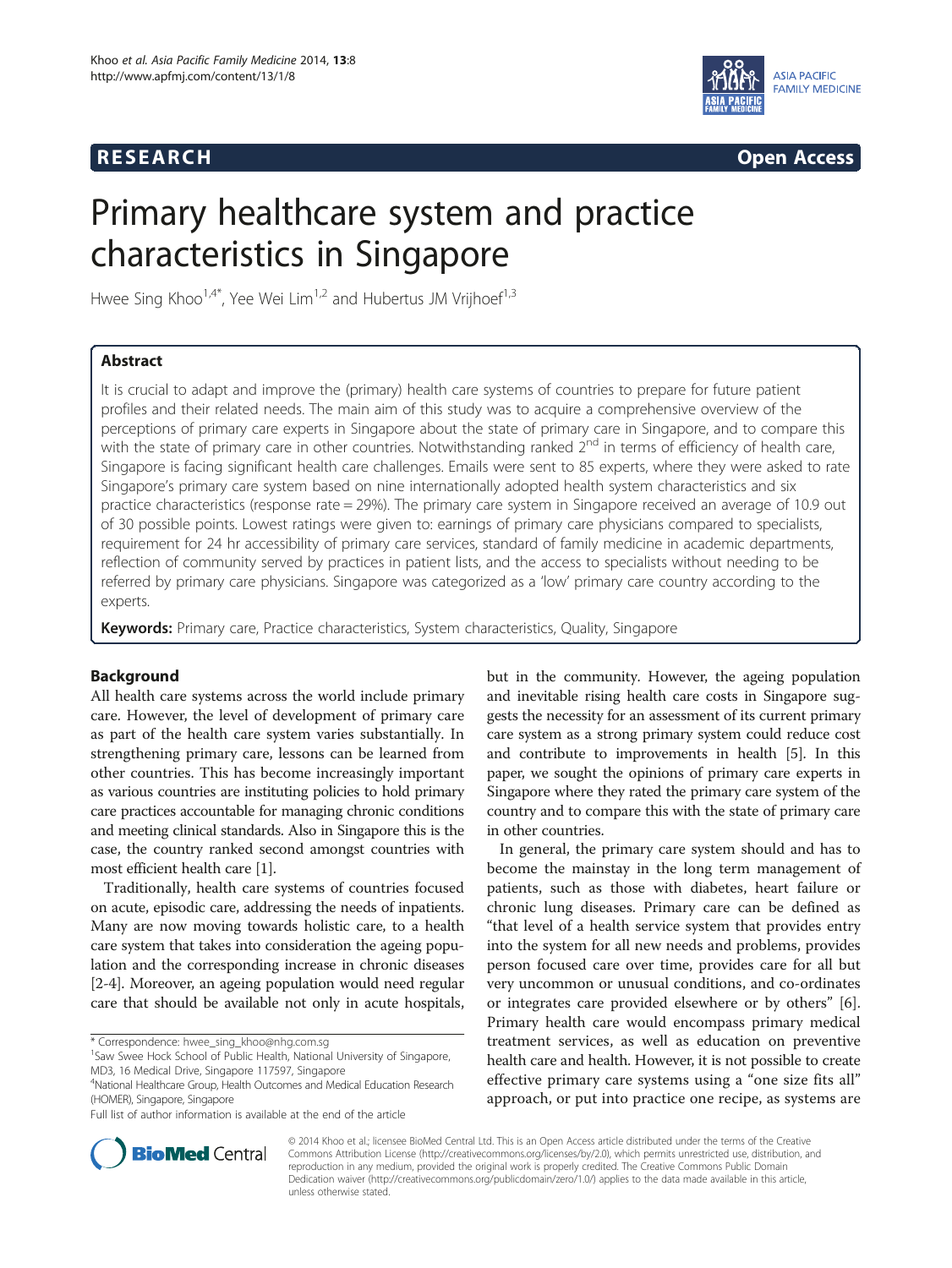dependent on context. The development of a primary care system would be shaped not only by the health problems the country faces, but also the country's historical background, and societal beliefs and values. The strength of a country's primary care system is hence reliant on how well the above primary care dimensions develop within the context of a country's health care system [[7\]](#page-6-0).

The increasing population, coupled with an ageing population, is a combined challenge for Singapore. The population has grown 25% over the past decade and will continue to grow. It is estimated that 20% of Singaporean residents will be aged 65 and above by year 2030. By year 2100, Singapore is projected to have a median age of 56.4 years, the highest of world population prospects. Comparatively, Japan has the highest median age of 45.9 in 2013, and is projected to have a median age of 51.8 in 2100, ranking  $8<sup>th</sup>$  $8<sup>th</sup>$  highest in the world [8]. This suggests an increased and urgent demand for health care in the future for Singapore as the elderly require more medical care. Other than longer hospital stays, chronic diseases that require long term management from health care professionals also affect the elderly [\[9](#page-6-0)].

It is crucial to continue to adapt and improve the (primary) health care system in Singapore to prepare for future patient profiles and their related needs. It would be more effective and sustainable to manage the chronic conditions of the elderly in the community than in acute hospitals in the long run. However, continuity of care appears to be low in Singapore, with only 38.4% of residents indicating in a national health surveillance survey that they go to a regular family doctor [[10\]](#page-6-0). The main reason that patients seek treatment at the government run and subsidized polyclinic is for chronic diseases [[11\]](#page-7-0). This suggests that the costs of services could be a factor for patients choosing subsidized services, since chronic disease management requires follow-up consultations. The rise in health care costs is another area that has to be monitored to maintain costeffectiveness, so that health care may stay affordable for everyone [\[12\]](#page-7-0). Therefore it is of utmost relevance to assess the current state of the primary health care system and practice characteristics in Singapore to see if and how it can be improved.

The main aim of this study was to acquire a quick and comprehensive overview of the perceptions of primary care experts in Singapore about the standard of primary care in Singapore, and to compare this with the state in other countries. This study is the first to assess the overall strengths, weaknesses, and characteristics of the primary health care model as part of the Singapore health care system. The results may be used as a basis for comparison with other Asian countries and to inform future health care reforms and research.

### Gap between theory and practice

A gap still remains between conceptual models of care and existing provider practice despite a focus on improving primary health care systems to cope with the increasing needs. It is however challenging to sustain programs promoting integrated services to optimize resource utilization partly due to the difficulty in acquiring the involvement and participation of health care professionals in the private sector, for instance, general practitioners (GPs). Interviews conducted by researchers in the United States with GPs revealed it is difficult to care for elderly patients in practice environments that do not provide the support and resources required by such patients. The difficulty in caring for elderly patients was due to three main issues: 1) medical complexity and chronicity as elderly patients are more vulnerable to quick declines in their health conditions, 2) personal and interpersonal challenges, and 3) increased administrative burden [\[13\]](#page-7-0). Indeed, this reflects a lacuna that should be filled, and highlights the need to provide sufficient support to the primary care sector if their increased participation in caring for the elderly is viewed as a desired outcome in the future.

In Singapore, primary health care is provided by government polyclinics and private general medical practitioner clinics. These health care professionals are usually the first point of contact with patients. The eighteen polyclinics provide about 20% of primary health care; while around 2,000 private medical clinics provide the remaining 80%. There has however been an imbalance in the share of chronic disease management in the primary care sector in Singapore. Even though private general practitioners currently provide around 80% of primary care in Singapore, only 55% of chronic patients are managed by them, while polyclinics cope with the remaining 45% of chronically ill patients [[14](#page-7-0)].

For primary care in Singapore, a complete range of medical care for both acute and chronic medical conditions are provided by the polyclinics, including medical facilities and comprehensive health care services including outpatient medical care, health screening, education, and vaccinations, and x-ray and laboratory services, allowing them to be a one-stop health centre for the community [[15](#page-7-0)]. Private clinics could be made up of solo, small group or large health care group practices. These private clinics usually do not possess onsite investigative facilities and are not subsidized by the government, unlike the eighteen polyclinics. Secondary and tertiary care is provided by the eight national specialty centers and seven acute public hospitals. As of 2010, there are 8,797 doctors active in Singapore: 5,362 in the public sector and 3,435 in private practice [[16](#page-7-0)].

The main difference between the polyclinics and private clinics is that patients are assigned any doctor from a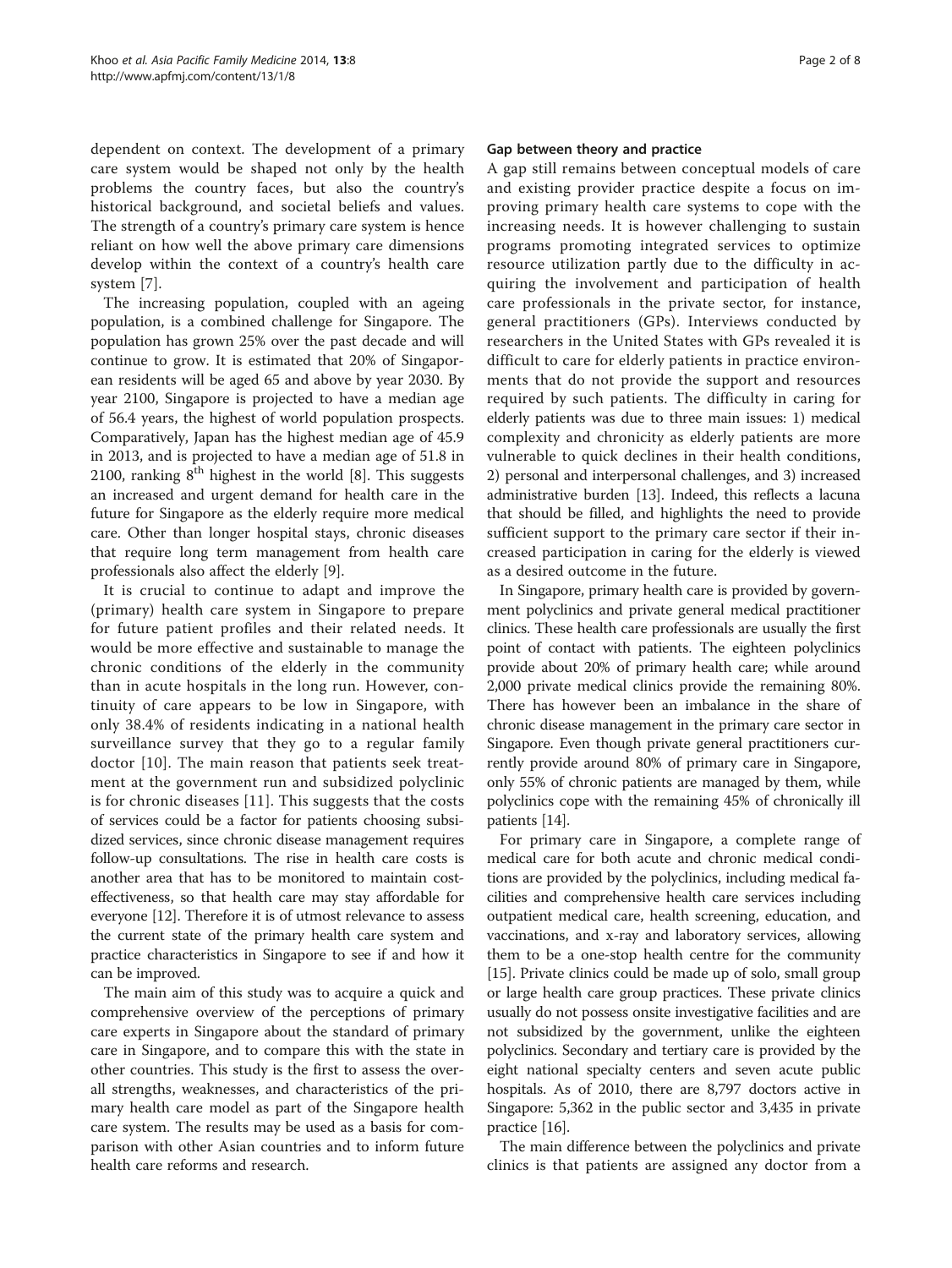common group of medical officers and family physicians, while there is usually one main family physician at private clinics, ensuring a higher possibility of continuity of care. Polyclinic patients may also choose to see the doctors from the Family Physician Clinic in the polyclinic which ensures them care continuity from the same doctor, at a higher rate, but still considerably subsidized [[17,18\]](#page-7-0). While polyclinics are highly subsidized by the government, there is also a heavy patient load where the polyclinic doctors see 58 patients each day, generally resulting in a much longer waiting time for consultation, compared to 30 patients per day for a private clinic family physician [\[19](#page-7-0)]. GPs worked an average of 52.5 hours a week (7.5 hours a day) [\[20](#page-7-0)]. Despite the long waiting time and low care continuity, chronic disease patients sought treatment mainly from government polyclinics, burdening the limited subsidized resources of the polyclinics. This is mainly due to the higher cost of care at GP clinics as compared to subsidized treatments and medication at polyclinics [\[21](#page-7-0)].

# Health care financing in Singapore

Singapore adopts a mixed health financing system that emphasizes individual responsibility and an attempt to avoid moral hazards that could be faced with pure national insurance schemes when health care is provided for free. Health care is funded jointly by the government and the individual through insurance, revenue from taxes, as well as savings from each individual's medical savings account (i.e. Medisave) [\[22\]](#page-7-0). To ensure that basic medical care is accessible to everyone, public hospitals, polyclinics, as well as nursing homes are directly subsidized by the government (up to 80% of the total bill in acute public hospital wards) [[23](#page-7-0)].

Singapore's health care outcomes are comparable to other developed nations, considering that around 4% of Singapore's Gross Domestic Product (GDP) is spent annually on health care as compared to the United States (17.9% of GDP) and the United Kingdom (9.6% of GDP) [[24\]](#page-7-0). Singapore's life expectancy from birth in 2011 is currently 82 years for both sexes, compared to the regional average of 75 years, and the global average of 68 years old [\[25](#page-7-0)].

At the polyclinics, Singapore citizens less than 18 years of age and above 65 receive up to 75% concessions in consultation and treatment fees, while all other Singapore citizens are given a 50% concession for their fees.

# Methods

Our study made use of the primary care framework by Starfield [\[26\]](#page-7-0). The framework has been administered in many countries including the United Kingdom, Denmark, The Netherlands, Japan, Australia, Sweden, the United States, Austria, and Germany [\[27\]](#page-7-0). Starfield's framework

of primary care encompasses both health system and practice characteristics [[26](#page-7-0)]. The primary care framework has been applied in the different countries with varying primary care systems. These characteristics contribute to the strength of primary care in countries. The nine *health sys*tem characteristics include: 1) how much the distribution of resources throughout the country is controlled by the system, 2) how primary care services are financed, 3) the main type of primary care practitioner in the country - a higher percentage of generalists would receive a higher score, 4) the percentage of physicians in primary care as compared to specialty care, 5) the ratio of professional earnings of primary care physicians in contrast to specialists, 6) the extent of cost shared by patients, 7) reflection of community served by practices in patient lists, 8) 24 hr accessibility of primary care services, and 9) the academic strength of primary care or general practice departments. The six practice characteristics include: 1) first contact care (where a patient needs to be referred to a specialist through a primary care physician), 2) longitudinality (person-focused care over time), 3) comprehensiveness of care, 4) coordination of care, 5) family-centeredness or care, and 6) community orientation (practitioners use community data to plan or organize services, or identify problems).

Following Starfield and Lei's [\[28](#page-7-0)] paper, the information on the nine health system characteristics and six practice characteristics were acquired from primary care system experts who have published in peer-reviewed journals on the primary care system in Singapore and/or general practitioners with more than 10 years of experience. The primary healthcare experts were selected from both private and public sectors, where 32% are female.

Emails were sent to 85 experts where 25 responses were received, a 29% response rate. Respondents were allowed to mail hardcopy responses to the authors to maintain their anonymity. As of 31 March 2012, there are 1572 registered members in the College of Family Physicians Singapore [\[29](#page-7-0)].

We corresponded individually with these experts through email to acquire ratings that were independent from each other. A standardized email was sent to all the experts with step-by-step instructions regarding the rating process. For each characteristic, comprehensive and explicit criteria were included on when the expert should assign 2, 1, or 0 points. A characteristic is rated with a score of 2 for 'high' level of development, 1 for 'moderate' level of development, or 0 for 'absence or low' level of development. The most frequently assigned score was selected as the final score to achieve inter-rater agreement [\[6](#page-6-0)]. Further, the average sum score was calculated by dividing the total sum scores by the number of respondents.

Descriptive statistics were used to calculate overall scores using Microsoft Office Excel 2007. Approval was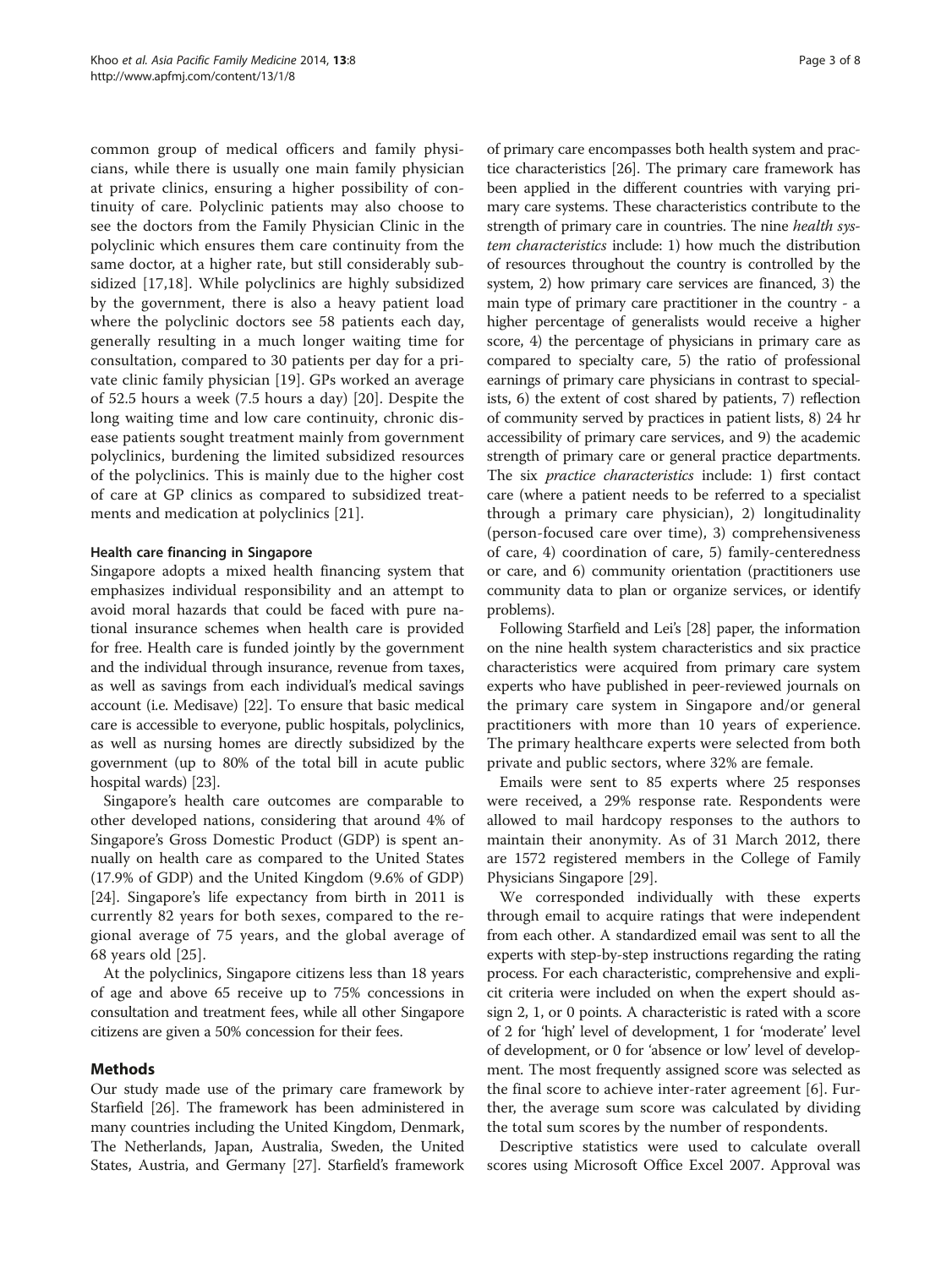attained from the Institutional Review Board of National University Hospital System for our study.

# Results

For all but one item, the majority of experts rated items having low level of development (6 items) or modest level of development (5 items) and three items were rated of low or modest level by an equal number of respondents. Lowest ratings were given to: earnings of primary care physicians as compared to specialists, requirement for 24 hr accessibility of primary care services, standard of family medicine in academic departments, reflection of community served by practices in patient lists, and "first contact" (the need to be referred to a specialist by the primary care physician). Most experts rated main type of primary care practitioner the highest, where the high score of 2 is given if the main type of primary care practitioner in the country are generalists, while the low score of 0 is given if the main type of primary care practitioners in the country do not focus solely on family medicine. Table 1 presents the frequency of scores by the experts. Table [2](#page-4-0) displays the health care system and primary care practice characteristics, along with an abbreviated description of the characteristics, followed by the final score. The descriptions of the characteristics were derived from literature about Singapore's health care system as well as comments from the experts.

Singapore received an average of 10.9 out of 30 possible points (271/25). Nine characteristics were rated as '0' and one characteristic received a high rating of 2 points. The health system characteristics were rated an average of 6.3 out of 18 possible points by the experts (157/25). Under the "type of practitioner" system characteristic, generalists are the main type of primary care practitioners in Singapore, and this characteristic received a high rating of "2" from the experts. The practice characteristics were rated an average of 4.6 out of 12 possible points by the experts (114/25). The practice characteristics of "first contact" and "community orientation" both received low scores of "0" from the experts. First contact implies that decisions about the need for specialty services are made after consulting the primary care physician. Requirements

for access to specialists via referral from primary care are considered most consistent with the first-contact aspect of primary care. The ability of patient to self-refer to specialists is considered conducive to a speciality-oriented health system, and is rated low. Community orientation describes whether the doctor actively seeks to understand important health problems in the neighborhood. Low ratings are assigned when there is little or no attempt to use data from the practice to plan or organize services and identify priorities for care.

# **Discussion**

The results of our preliminary study suggest that improvements could be made to the primary care system in Singapore, and much more work needs to be done. Based on the average sum score (10.9, over a total of 30 possible points), Singapore can overall be considered a 'low primary care country' when compared with other countries that utilized the same assessment tool [\[28\]](#page-7-0). See Table [3](#page-5-0) [[28](#page-7-0)] comparing Singapore with other countries [\[28](#page-7-0)].

Among the 15 dimensions measured, six had scores of zero. These dimensions included measures that point to the status of primary care compared to specialist care, accessibility of care (24 hrs), as well as measures of access and care continuity. The latter group of measures are particularly pertinent to the care of patients with chronic and complex conditions. The inevitable increase in the elderly population with chronic diseases will place pressure on the health care system. If the primary care system, as reflected by the low scores in care continuity, does not develop in the areas of care continuity, care for the elder patients with chronic diseases will likely be suboptimal.

Regarding the low score of 24 hr accessibility of care in Singapore, the US and Canada similarly do not have policies for after-hours coverage [\[30](#page-7-0)]. In a 2012 international survey of primary care doctors conducted by the Commonwealth Fund, only 34 percent of US practices have arrangements for their patients to see their doctors or nurses without going to a hospital emergency department. This is in contrast to countries such as the Netherlands, New Zealand, and the UK, where more

| Item#                    |      |      | 3.   | 4   | 5.           | 6                        |      | 8            | 9            | 10      |                          | $\overline{2}$ | 13                       | 14          | 15       |
|--------------------------|------|------|------|-----|--------------|--------------------------|------|--------------|--------------|---------|--------------------------|----------------|--------------------------|-------------|----------|
| 2 points                 | 3.   | 4    | 13   | 8   | 2            |                          | 0    | $\mathbf{0}$ |              | 3       |                          |                |                          |             | 3.       |
| 1 point                  | 14   | 15   |      | 15  | 3            | 12                       | 6    | 9            | 8            | 10      | 12                       | 16             | 12                       | 23          | -8       |
| 0 points                 | 8    | 6    |      |     | 20           | 12                       | 19   | 16           | 16           | 12      | 12                       | 2              | 12                       | $\mathbf 0$ | 14       |
| Final score (mode)       |      |      | 2    |     | $\mathbf{0}$ | $\overline{\phantom{a}}$ | 0    | $\mathbf{0}$ | $\mathbf{0}$ | $\circ$ | $\overline{\phantom{a}}$ |                | $\overline{\phantom{a}}$ |             | $\Omega$ |
| Sum score (Item x point) | 20   | 23   | 37   | 31  | 7            | 14                       | 6    | 9            | 10           | 16      | 13                       | 30             | 14                       | 27          | 14       |
| Average (sum score/25)   | 0.8  | 0.92 | 1.48 | .24 | 0.28         | 0.56                     | 0.24 | 0.36         | 0.4          | 0.64    | 0.56                     | 1.2            | 0.56                     | 1.08        | 0.56     |
| Total sum score          | 10.9 |      |      |     |              |                          |      |              |              |         |                          |                |                          |             |          |

Table 1 Frequency of scores by experts

Bold numbers represent tied scores.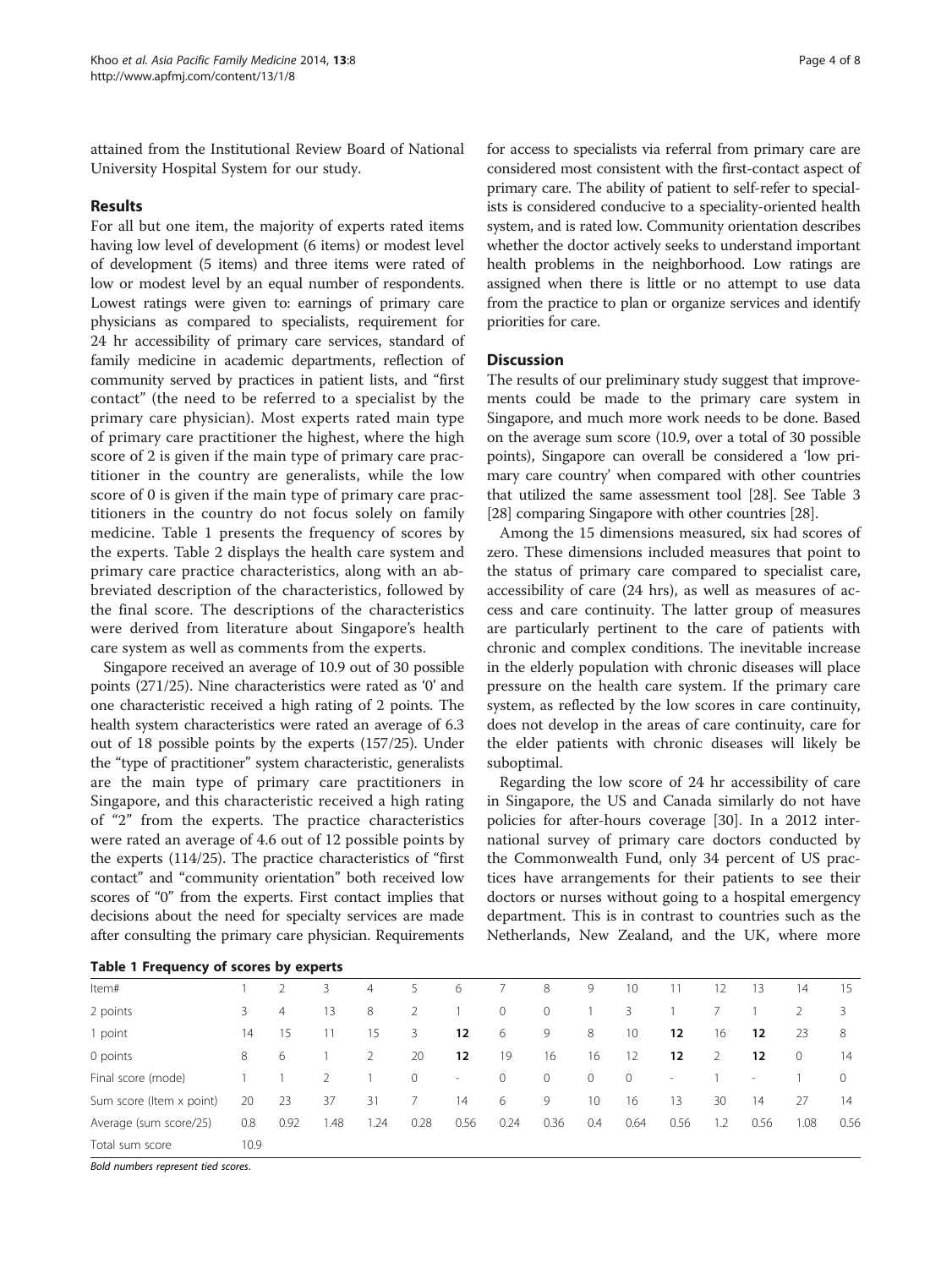| Item number                           | <b>Characteristics</b>                                         | <b>Description of characteristic</b>                                                                                                                                                                | <b>Final score</b> |  |  |
|---------------------------------------|----------------------------------------------------------------|-----------------------------------------------------------------------------------------------------------------------------------------------------------------------------------------------------|--------------------|--|--|
| Health care<br>system characteristics |                                                                |                                                                                                                                                                                                     |                    |  |  |
|                                       | Type of system                                                 | Polyclinic locations are regulated by the government to provide sufficient care<br>around Singapore                                                                                                 |                    |  |  |
| 2                                     | Financing                                                      | Partly tax based. A combination of government subsidies, an individual<br>compulsory medical savings account, and a low cost insurance scheme                                                       |                    |  |  |
| 3                                     | Type of practitioner                                           | GPs in the country are mainly generalists focusing on family medicine, and not<br>specialists in other disciplines.                                                                                 |                    |  |  |
| 4                                     | Percentage who are specialists                                 | 38.77% of doctors in Singapore are specialists [16], indicative of an orientation<br>toward primary care                                                                                            |                    |  |  |
| 5                                     | Primary care physicians<br>earnings compared to<br>specialists | Specialists earn more than primary care physicians                                                                                                                                                  |                    |  |  |
| 6                                     | Cost sharing                                                   | A combination of government subsidies, an individual compulsory medical<br>savings account, and a low cost insurance scheme                                                                         |                    |  |  |
| 7                                     | Patient Lists                                                  | There is no requirement to sign up with a personal GP.                                                                                                                                              | $\mathbf{0}$       |  |  |
| 8                                     | Requirement for 24-hour<br>coverage                            | No regulated requirement for 24 hour primary healthcare. Patients may visit<br>24 hr A&E (accident and emergency) departments when necessary.                                                       |                    |  |  |
| 9                                     | Standard of family medicine<br>academic departments            | Family medicine in Singapore is given low priority.                                                                                                                                                 |                    |  |  |
| Practice<br>characteristics           |                                                                |                                                                                                                                                                                                     |                    |  |  |
| 10                                    | First contact                                                  | Patients may choose to be referred by a primary care physician or choose to go 0<br>to a private specialist directly.                                                                               |                    |  |  |
| 11                                    | Longitudinality                                                | Patients do not get to select their doctors when they visit a polyclinic, and<br>there is no system to enroll patients (patient lists) for private general<br>practitioners.                        |                    |  |  |
| 12                                    | Comprehensiveness                                              | Polyclinics and private group GPs have a comprehensive range of services and<br>facilities. Community Health Centres provide off-site ancillary support services to<br>GPs without full facilities. |                    |  |  |
| 13                                    | Coordination                                                   | Poor coordination and information transfer between primary, secondary and<br>tertiary levels of healthcare                                                                                          |                    |  |  |
| 14                                    | Family-centeredness                                            | Family members are informed of medical decisions in hospitals                                                                                                                                       | 1                  |  |  |
| 15                                    | Community orientation                                          | Data from practitioners not analyzed or used to identify priorities of care for the 0<br>community                                                                                                  |                    |  |  |

<span id="page-4-0"></span>Table 2 Primary care health and system characteristics scores

than 90 percent of physicians reported having after-hours coverage in place [\[31](#page-7-0)]. The low percentage reported by Canadian and US physicians suggest that after-hours coverage develops slowly if it depends on solo practices, [[32\]](#page-7-0) as compared to requirements such as national help lines in the UK, and payment incentives to physicians to provide after-hours care in Australia.

Care coordination is a major challenge for primary care systems, especially with the increase in the elderly population and the attention and long term management required for chronic diseases that are commonly afflict the elderly. While this dimension received a tied score between 0 and 1 from the primary care experts in Singapore, the 2012 Commonwealth Fund survey revealed that care is generally not well coordinated in the ten countries surveyed. Besides physicians from France and Switzerland, where more than 50 percent said that a report with related health information will be sent to them after their patients saw a specialist, less than 20 percent of physicians in the US, the Netherlands, and Germany reported that they received a relevant health report from the specialist [[31](#page-7-0)].

In Singapore, there is no patient list system and patients have the freedom of selecting any doctor they wish to see. Patients therefore have direct access to specialist care. Such health systems are described as more expensive as compared to a system where patients have to be referred through the primary care system [\[33](#page-7-0)]. This is also related to the practice characteristic of "first access", where the primary care system is rated well if patients need to be referred by primary care physicians to a specialist. Looking at this from the perspective of health care finance, the variation in our findings as well as the comments provided by the experts indicate that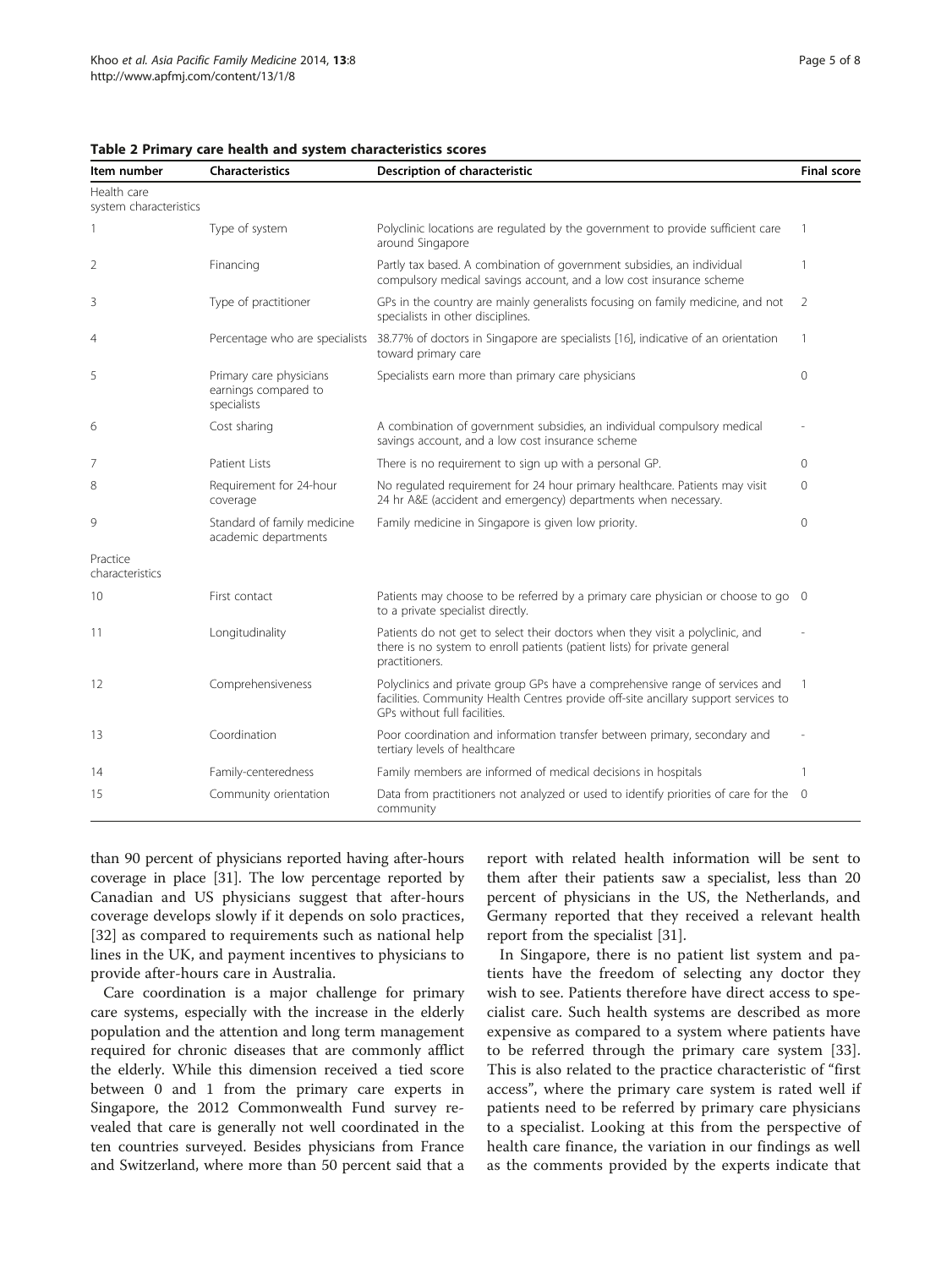| Country                   | System score          | <b>Practice score</b>   | <b>Total score</b> | Total average score |  |  |
|---------------------------|-----------------------|-------------------------|--------------------|---------------------|--|--|
|                           | (Characteristics 1-9) | (Characteristics 10-15) | (max. 30)          | (max. 2)            |  |  |
| Low primary care          |                       |                         |                    |                     |  |  |
| Belgium                   | 5.6                   | 0.0                     | 5.6                | 0.4                 |  |  |
| France                    | 5.0                   | 0.0                     | 5.0                | 0.3                 |  |  |
| Germany                   | 6.0                   | 0.0                     | 6.0                | 0.4                 |  |  |
| United States             | 4.0                   | 1.5                     | 5.5                | 0.4                 |  |  |
| Intermediate primary care |                       |                         |                    |                     |  |  |
| Australia                 | 10.0                  | 7.0                     | 17.0               | 1.1                 |  |  |
| Canada                    | 11.5                  | 6.0                     | 17.5               | 1.2                 |  |  |
| Japan                     | 8.5                   | 4.0                     | 12.5               | 0.8                 |  |  |
| Sweden                    | 10.0                  | 4.0                     | 14.0               | 0.9                 |  |  |
| High primary care         |                       |                         |                    |                     |  |  |
| Denmark                   | 16.0                  | 10.0                    | 26.0               | 1.7                 |  |  |
| Finland                   | 15.0                  | 7.0                     | 22.0               | 1.5                 |  |  |
| The Netherlands           | 13.0                  | 10.0                    | 23.0               | 1.5                 |  |  |
| Spain                     | 12.5                  | 8.0                     | 20.5               | 1.4                 |  |  |
| United Kingdom            | 18.0                  | 11.0                    | 29.0               | 1.9                 |  |  |

#### <span id="page-5-0"></span>Table 3 Primary care scores

Scores in Table 3 are obtained from Starfield & Shi [[28\]](#page-7-0).

there is not a consistent judgement on what might be the right model of health care finance in Singapore. In a sense, Singapore has shown that it is possible to achieve an efficient health care system at lower cost. In terms of Starfield's model, the "financing" health system characteristic could be revised to accommodate more permutations of health care financing. Different financing combinations might be more suitable for different countries based on every country's unique characteristics. The health care system of Singapore is currently in transition, [\[34](#page-7-0)] and in line with this, the Ministry of Health recently presented a 'Health care 2020' Masterplan comprising of a set of strategies to guide Singapore towards an inclusive health care system for the future [[35](#page-7-0)]. The aim is to enhance accessibility, quality, and affordability of health care for all people in Singapore, and the further development of primary care is a part of this strategy. Besides the plan to increase subsidies from the government for chronic outpatient treatment at GPs for low-income and middle-income families, most significantly, three new primary care models will get developed: Family Medicine Clinics (FMCs), Community Health Centres (CHCs) and Medical Centres (MCs). The different models are meant to be all encompassing to cater to patients with different profiles and preferences. This is a step towards improving system and practice characteristics such as "patient lists", "coordination", "comprehensiveness", and "family centeredness". It is expected that with these models more patients can be cared for outside the hospitals' specialist outpatient clinics by GPs in the community.

One example of the FMC initiative would be Frontier FMC (a private GP clinic) in Singapore. In collaboration with the National University Health System (NUHS), it is applying the Patient Centered Medical Home concept (PCMH) [[36\]](#page-7-0) in Singapore, based on AAFP's (American Academy of Family Physicians) joint principles of PCMH [[37\]](#page-7-0). It is expected that patients with chronic conditions (i.e. diabetes, hypertension, stroke and asthma) who no longer require specialist care can enjoy shorter waiting time when they seek outpatient treatment and follow up at the Frontier FMC in the community. Frontier FMC was opened in the first week of April 2013 [[38\]](#page-7-0). Besides encouraging information transfer between GPs and specialists, at the same time, through team based care, it is expected to slow down disease progression, reduce complication rates and in turn, minimize referrals to hospitals. Since it is the first implementation of the PCMH in Singapore it is yet unclear *how* the proposed solutions to improve chronic illness care will play out. Important components of the new approach include: team based care, electronic health record shared between NUHS and Frontier FMC, and a referral system for those with complex care needs.

Finally, another two characteristics that scored zero (primary care physician earnings as compared to specialist, and family medicine as academic department) indicate the need to raise the profile of family medicine and the role primary care physicians play in overall health care delivery. Even with an optimal health care finance mechanism and an integrated care system in place, the relatively low status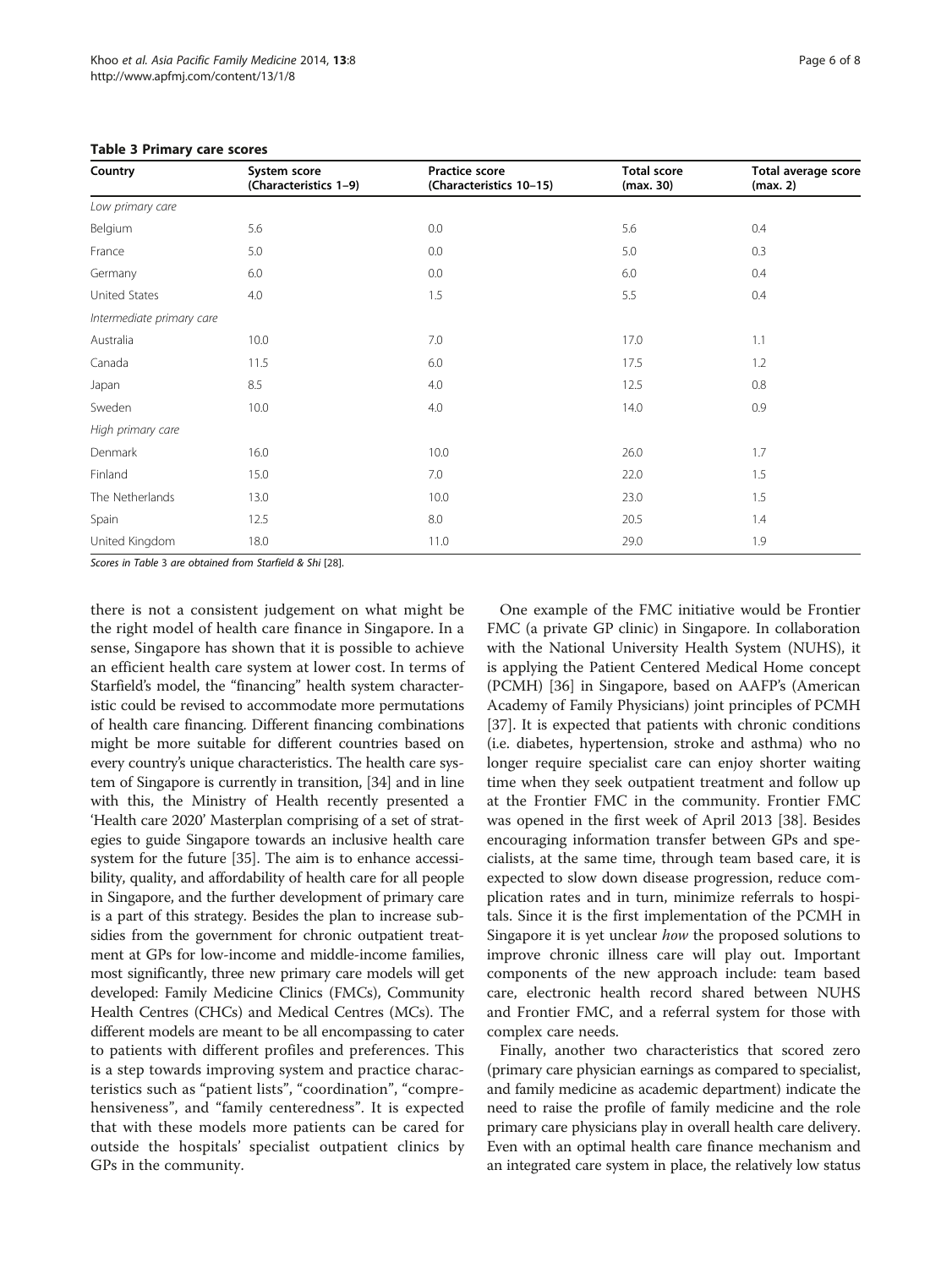<span id="page-6-0"></span>of primary care education and research will impede the development of a stronger primary care delivery system in Singapore.

There are a couple of limitations we should note for this study. First, the response rate to our study was relatively small. Despite the relatively small response, the variability in scores between respondents suggests that the study group varies in their opinions about primary care as one would expect (from previous studies in other countries). Second, Singapore's scores could not be compared directly with the scores from other countries as there were differences in opinions about the characteristics, unlike the scores attained by Starfield and Shi [[28](#page-7-0)] where it was noted that informants had "no disagreements" in the scoring of the characteristics. This was also the reason we decided to use average sum scores instead of relying on the modal score. Our scores for both system and practice characteristics were also attained primarily from experts in primary care in Singapore, while the system scores in Starfield & Shi [[28](#page-7-0)] were mainly obtained from the Organization for Economic Cooperation and Development (OECD) [\[39\]](#page-7-0).

The assessment of health care quality, especially regarding chronic diseases, has more often been based on the perspectives of the care provider or the health care institution than the experience of the patient [\[40](#page-7-0)]. The terms patient perception and patient satisfaction have often been used in place of each other, [[41\]](#page-7-0) but it should be noted that satisfaction is one way of describing and not the only illustration of a perception. Despite this, patient satisfaction has been a main feature in quality care assessment studies. Annual patient satisfaction surveys have been conducted in Singapore, but these surveys are usually unable to capture the full spectrum primary care dimensions related to patient satisfaction. These surveys provide only a partial picture of the quality of health care. It is essential to attain the patient perspective to understand the patient experience in terms of the reasons for patient preferences, as well as the obstacles in the current primary health care model encountered by patients while seeking primary health care to identify an accurate and fairer perception of which characteristics should be focused upon to improve the primary health care system. This would allow a clearer picture of how the current primary care system is working, than if perspectives were only attained from the primary care experts and physicians' points of view.

## Conclusion

In all, this study is the first to document the standard of primary care in the Singapore health care system from the perspective of primary care experts. Systematically listening to doctors on the front lines of primary care can help identify gaps and target reforms of health systems.

According to primary care experts from Singapore, the strength of its primary care system is low. This is an important concern considering the developments in its population. The study provided us with a comprehensive overview of the standard of primary care in Singapore as perceived by primary care experts in Singapore, and also allowed us to compare the state of primary care in Singapore with other countries. The results can be used as a basis to inform future health care reforms and research, for comparison with other (East) Asian countries, and to assess trends in time if the survey would be applied again in the future.

#### Competing interests

The authors declare that they have no competing interests.

#### Authors' contributions

KHS contributed in the conception and design of the survey, data collection, drafting the manuscript and making critical revisions. LYW contributed in the conception and design, data collection and critical revisions. H Vrijhoef contributed in conception and design, and critical revisions. All authors have given final approval of the version to be published and agree to be accountable for all aspects of the work.

#### Author details

<sup>1</sup>Saw Swee Hock School of Public Health, National University of Singapore MD3, 16 Medical Drive, Singapore 117597, Singapore. <sup>2</sup>RAND Corporation, Santa Monica, California. <sup>3</sup>Scientific Centre for Care and Welfare (Tranzo), Tilburg University, Tilburg, The Netherlands. <sup>4</sup>National Healthcare Group, Health Outcomes and Medical Education Research (HOMER), Singapore, Singapore.

#### Received: 8 November 2013 Accepted: 27 June 2014 Published: 19 July 2014

#### References

- 1. Bloomberg.com: 2013. Retrieved from: [http://www.bloomberg.com/visual](http://www.bloomberg.com/visual-data/best-and-worst/most-efficient-health-care-countries)[data/best-and-worst/most-efficient-health-care-countries](http://www.bloomberg.com/visual-data/best-and-worst/most-efficient-health-care-countries). Accessed 19 October 2013.
- 2. Bodenheimer T, Wagner EH, Grumbach K: Improving primary care for patients with chronic illness. JAMA 2002, 288(14):1775–1779.
- 3. Barr VJ, Robinson S, Marin-Link B, Underhill L, Dotts A, Ravensdale D, Salivaras S: The expanded chronic care model: an integration of concepts and strategies from population health promotion and the chronic care model. Health care Q 2003, 7:73-82.
- 4. World Health Organization (WHO): 2012. Retrieved from: [http://www.who.](http://www.who.int/nmh/publications/ncd_report_chapter5.pdf) [int/nmh/publications/ncd\\_report\\_chapter5.pdf](http://www.who.int/nmh/publications/ncd_report_chapter5.pdf). Accessed 21 June 2013.
- 5. Macinko J, Starfield B, Shi L: The contribution of primary care systems to health outcomes within Organization for Economic Cooperation and Development (OECD) countries, 1970–1998. Health Serv Res 2003, 38:831–865.
- Starfield B: Primary Care: Balancing Health Needs, Services, and Technology. New York: Oxford University Press; 2008.
- 7. Van der Zee J, Boerma WGW, Kroneman MW: Health Care Systems: Understanding the Stages of Development. In Oxford Textbook of Primary Medical Care: Principles and Concepts. Oxford: Oxford University Press; 2004. 1:51–55.
- 8. Population Division of the Department of Economic and Social Affairs of the United Nations Secretariat: World Population Prospects: The 2012 Revision. New York: United Nations; 2013.
- 9. Ministry of Health (MOH): MOH 2012 Committee of Supply Speech Health care 2020: Improving Accessibility, Quality and Affordability for Tomorrow's Challenges (Part 1 of 2). 2012. Retrieved from [http://www.moh.gov.sg/](http://www.moh.gov.sg/content/moh_web/home/pressRoom/speeches_d/2012/moh_2012_committeeofsupplyspeechhealthcare2020improvingaccessibi.html) [content/moh\\_web/home/pressRoom/speeches\\_d/2012/moh\\_2012\\_](http://www.moh.gov.sg/content/moh_web/home/pressRoom/speeches_d/2012/moh_2012_committeeofsupplyspeechhealthcare2020improvingaccessibi.html) [committeeofsupplyspeechhealthcare2020improvingaccessibi.html](http://www.moh.gov.sg/content/moh_web/home/pressRoom/speeches_d/2012/moh_2012_committeeofsupplyspeechhealthcare2020improvingaccessibi.html). Accessed February 4, 2013.
- 10. Ministry of health, Singapore: National Health Surveillance Survey. 2007, 64–67. Retrieved from: [http://www.moh.gov.sg/content/moh\\_web/home/](http://www.moh.gov.sg/content/moh_web/home/Publications/Reports/2009/national_health_surveillancesurvey2007.html)